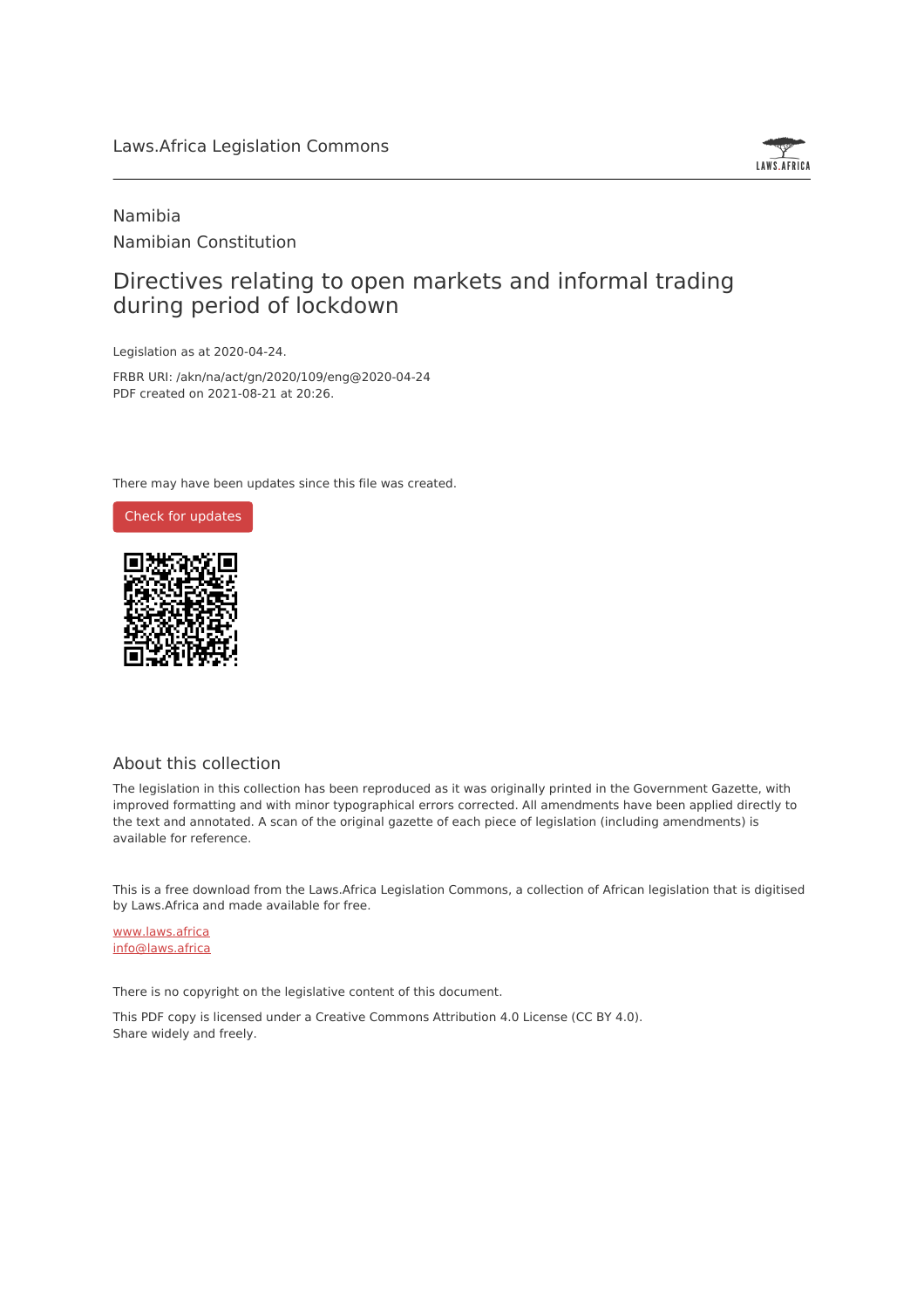# **Table of Contents**

| Directives relating to open markets and informal trading during period of lockdown | 3              |
|------------------------------------------------------------------------------------|----------------|
| Government Notice 109 of 2020                                                      | 3              |
| 1. Definitions                                                                     | 3              |
| 2. Open markets and informal trading activities                                    | $\overline{4}$ |
| 3. Compliance requirements                                                         | $\overline{4}$ |
| 4. Permit to trade in essential goods or render critical services provide          | .5             |
| 5. Implementation modalities                                                       | 6              |
| 6. Offences and penalties                                                          | 6              |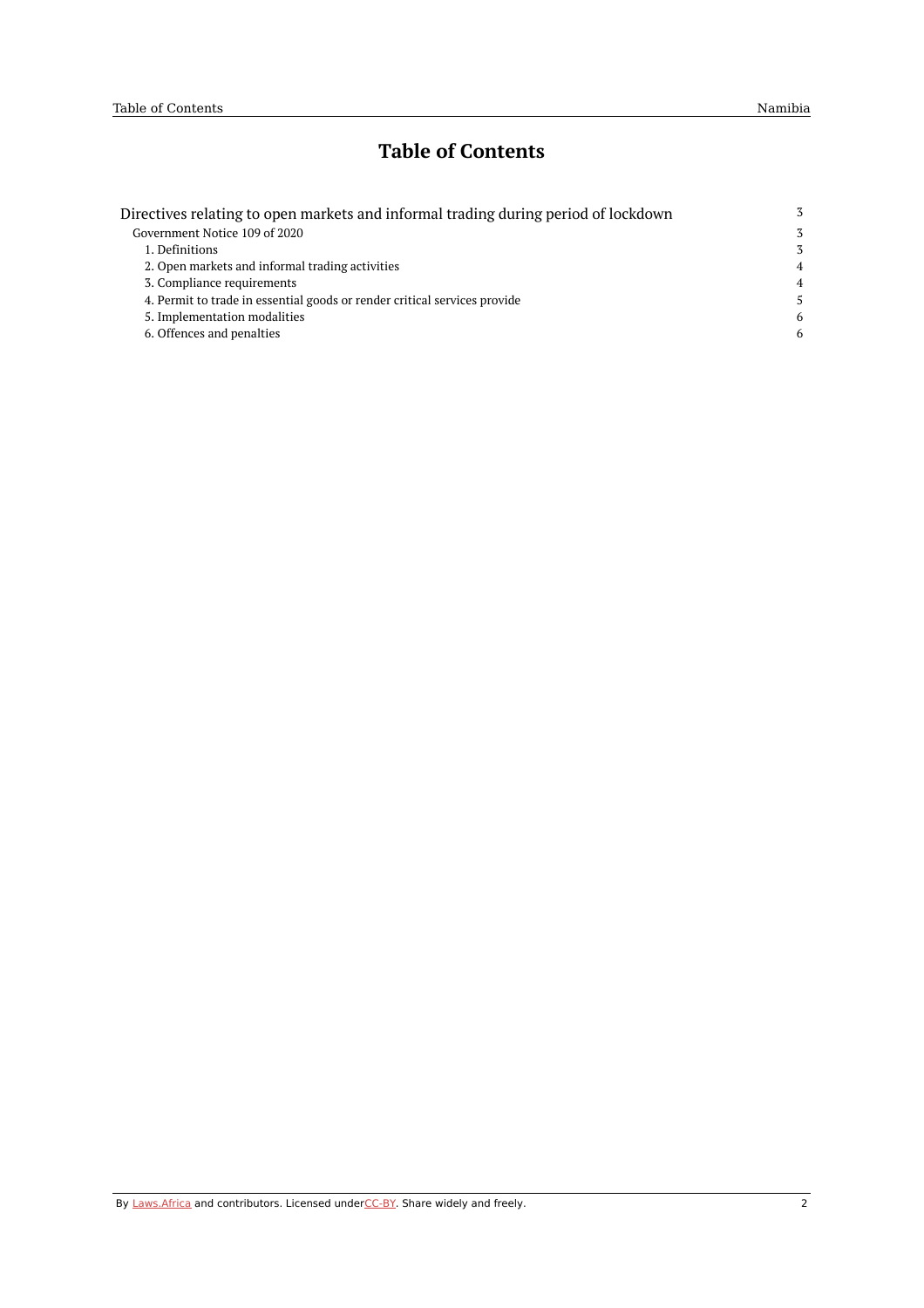

Republic of Namibia **Annotated Statutes** 

# **Namibian Constitution**

# <span id="page-2-1"></span><span id="page-2-0"></span>**Directives relating to open markets and informal trading during period of lockdown**

## **Government Notice 109 of 2020**

Published in [Government](https://commons.laws.africa/akn/na/act/gn/2020/109/media/publication/na-act-gn-2020-109-publication-document.pdf) Gazette no. 7191 on 24 April 2020 **Assented to on 24 April 2020**

## **Commenced on 24 April 2020**

*[Up to date as at 14 August 2021]*

Under regulation 14(1) and (3) of the State of Emergency- COVID -19 Regulations, published under Proclamation No. 9 of 28 March 2020, with the authorisation of the President and the approval of the Attorney-General, I issue the directives set out in the Schedule.

E. Uutoni

Minister of Urban and Rural Development

## <span id="page-2-2"></span>**1. Definitions**

In these directives a word or an expression to which a meaning has been assigned in the Regulations has that meaning, and unless the context otherwise indicates -

"**competent authority**" means a regional council or local authority council or any other authority;

"**informal trader**" means a person who sells or produces essential goods or renders critical services for gain, and includes an assistant of that trader; and

"**informal trading activity**" means the selling of essential goods or rendering of critical services for a reward in an informal trading area;

"**informal trading area**", in relation to -

(a) a local authority area or a settlement area, means a street, public road or public place designated by a competent authority for an informal trading activity; or

By [Laws.Africa](https://edit.laws.africa/widgets/pdf-attribution) and contributors. Licensed und[erCC-B](https://edit.laws.africa/widgets/pdf-cc-by)Y. Share widely and freely. 3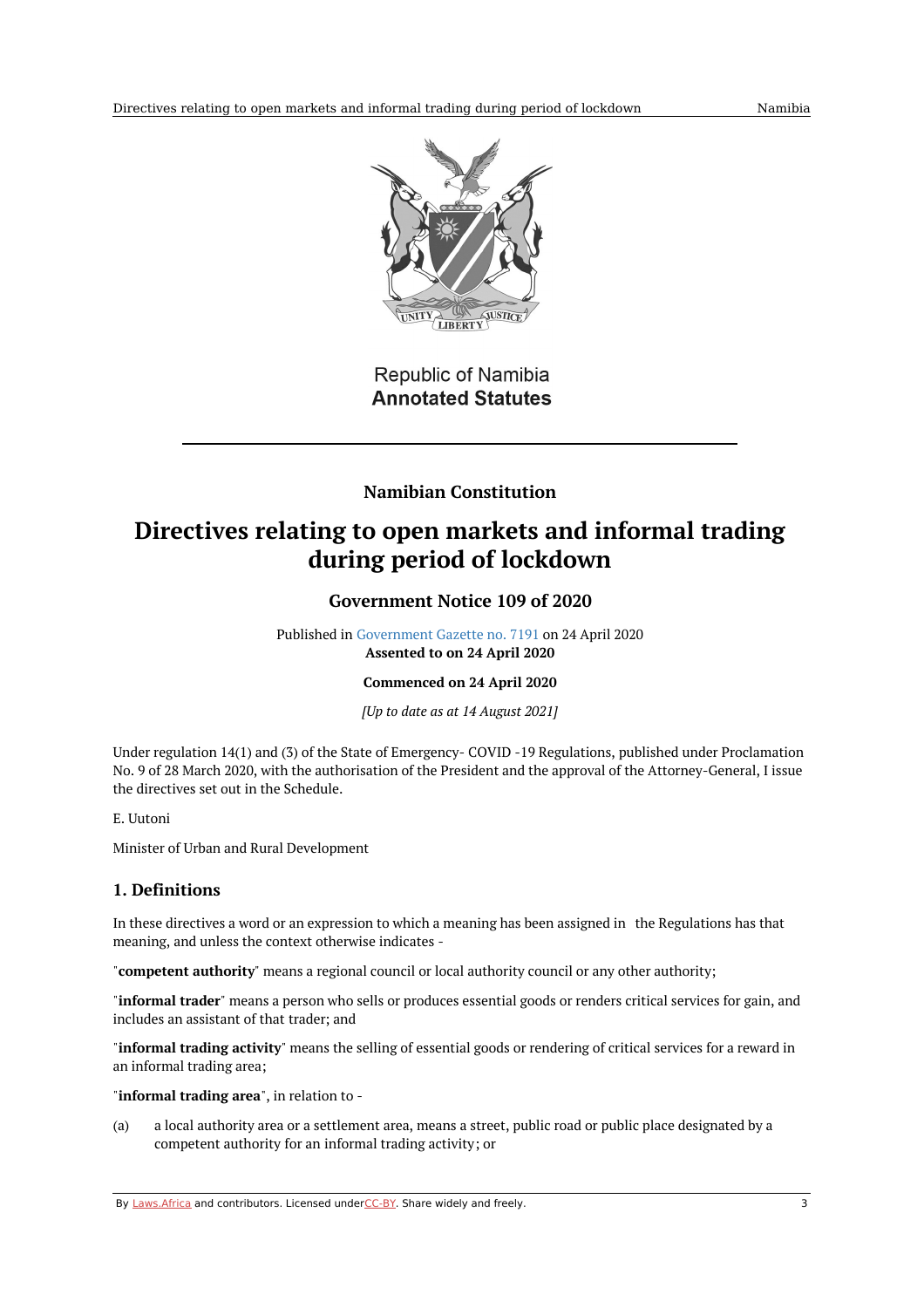(b) any area other than the area referred in paragraph (a), means a public place where an informal trader sells essential goods or renders critical services for gain;

"**open market**" means an area, designated by a competent authority, whether fenced or not fenced, where traders sell essential goods or render critical services for gain;

"**trader**" means a person registered by a competent authority and who sells or produces essential goods or render critical services for gain, and includes an assistant of that trader;

"**the Regulations**" means the State of Emergency-COVID -19 Regulations published under Government Notice No. 9 of 28 March 2020.

#### <span id="page-3-0"></span>**2. Open markets and informal trading activities**

- (1) Subject to regulation  $12(1)(c)$  of the Regulations and subdirective (3), the competent authorities are directed to open or cause the re-opening of -
	- (a) open markets where essential goods are sold or critical services are rendered; or
	- (b) any informal trading activity that relates to the selling of essential goods or rendering of critical services,

in their area of jurisdiction, during the period of lockdown, and subject to the continuous compliance with the Regulations and these directives.

- (2) Despite regulation 12(1)(c) of the Regulations, a trader or an informal trader is only allowed to trade the following essential goods at an open market or informal trading area during the period of lockdown -
	- (a) fresh or cooked vegetables or fruits;
	- (b) raw or cooked meat or fish;
	- (c) dried food;
	- (d) dairy products;
	- (e) raw or cooked poultry products;
	- (f) cereals and flour products; and
	- (g) ready-to-eat cooked food.
- $(3)$ A person may not trade at an open market or conduct any informal trading activities during the period of lockdown unless -
	- (a) the person is a trader, in the case of trading at an open market or an informal trading area in a local authority area or a settlement area; or
	- (b) the person is an informal trader, in the case of trading in any other area other than the area referred to in paragraph (a).

#### <span id="page-3-1"></span>**3. Compliance requirements**

- (1) A regional council or local authority council must provide access to water, sanitation and hygienic facilities such as toilets at an open market falling within its area of jurisdiction.
- (2) An informal trader engaging in informal trading activities at an informal trading area, where there is no access to water, is responsible for providing water and soap or hand sanitisers to his or her customers for purposes of washing hands.
- (3) A trader or an informal trader must provide his or her customers with water and soap or hand sanitiser to disinfect their hands before touching any product being sold by the trader or informal trader at an open market or an informal trading area.

By [Laws.Africa](https://edit.laws.africa/widgets/pdf-attribution) and contributors. Licensed und[erCC-B](https://edit.laws.africa/widgets/pdf-cc-by)Y. Share widely and freely. 4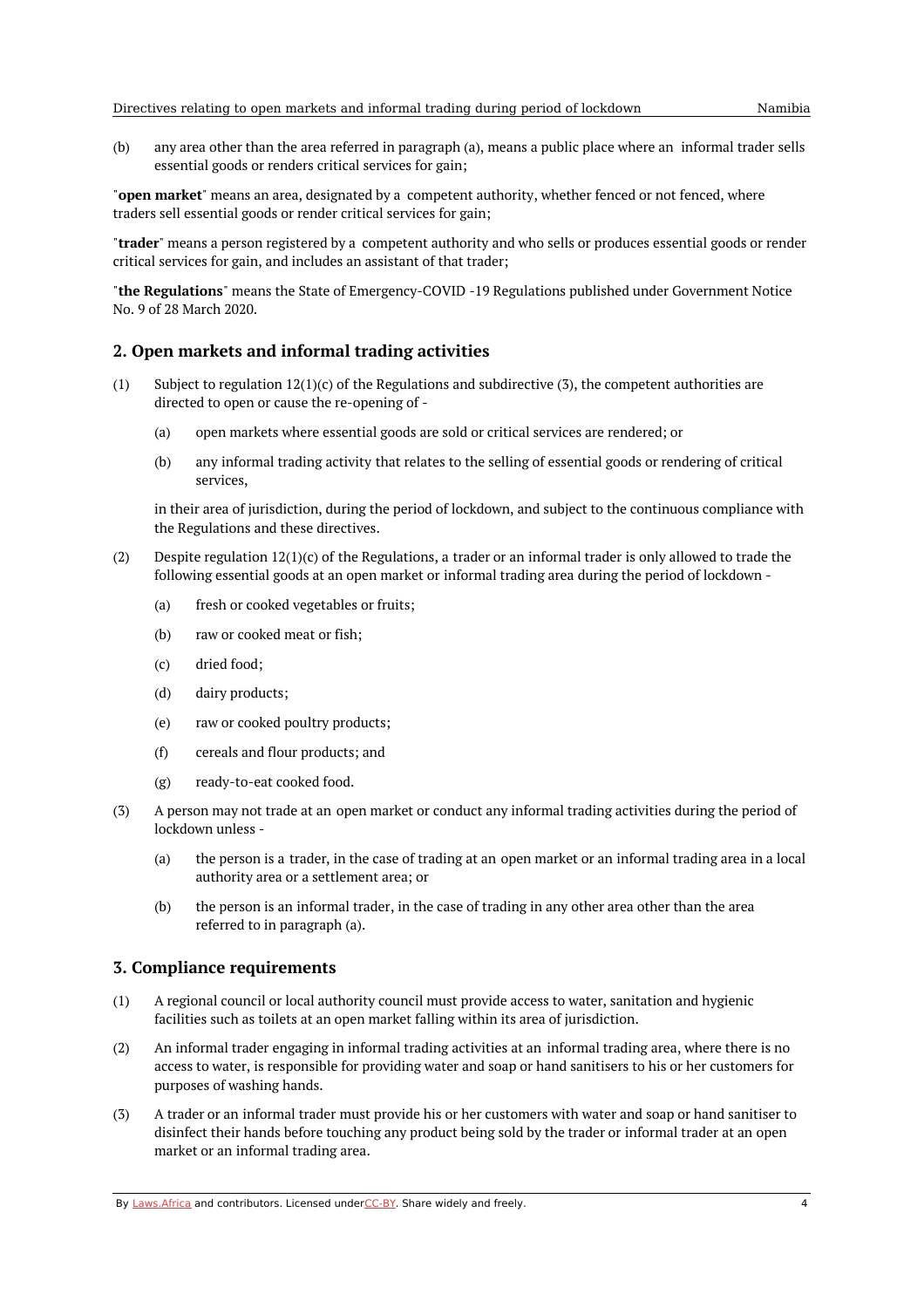- (4) A competent authority must in respect of an open market or an informal trading area falling within its jurisdiction -
	- (a) ensure that social distancing of at least one metre is strictly complied with between traders, informal traders, traders and their customers as well as between informal traders and their customers; and
	- (b) ensure that customers entering an open market or informal trading area comply with social distancing of at least one metre and handwashing or hand sanitising requirements.
- (5) Traders and informal traders must -
	- (a) ensure that social distancing of at least one metre is strictly complied with between informal traders, traders, and between informal traders, traders and their customers; and
	- (b) ensure that their customers comply with social distancing of at least one metre and handwashing or hand sanitising requirements.
- (6) Traders and informal traders may only trade at open markets and informal trading areas between 08H00 to 17H00 daily.
- (7) Under certain circumstances, a competent authority may require traders or informal traders trading at an open market or informal trading area falling within its jurisdiction to trade as per a roster provided by the competent authority in order to -
	- (a) ensure that traders and informal traders observe social distancing measures in cases where the trading area does not enable social distancing measures to be effected; and
	- (b) ensure that all traders and informal traders are given an opportunity to trade.
- (8) Only one assistant and a trader or an informal trader is allowed to be present at a stand or trading area, but assistants to the trader or informal trader may only be allowed to be present at the stand or trading area where the required social distancing can be maintained.
- (9) A trader and informal trader, and his or her assistant must wear protective clothes, including the wearing of a face mask when trading at open markets or informal trading areas.
- (10) Traders must only trade at stands or informal trading areas designated by the competent authority.
- (11) A competent authority must control and monitor access to open markets and informal trading areas falling within its jurisdiction to ensure adherence to these directives.
- (12) A trader and an informal trader must pack his or her products that he or she is trading in a manner that prevents or minimises contamination of the product.
- (13) A person buying products at an open market or informal trading must wash his or her hands thoroughly or sanitise his or her hands before touching the products.
- (14) Customers are only allowed to enter, buy and leave an open market or informal trading area, and are not permitted to hang around the market or trading area.
- $(15)$ If a trader or an informal trader sells cooked food, the trader must cook his or her food at home and may only bring the cooked food to an open market or trading area for selling.
- (16) A trader or an informal trader may not cook food at the open markets or informal trading areas.
- (17) A competent authority may, where possible at an open market, provide facilities or designate an area where traders and informal traders with cooked food may warm up their food for selling purposes only.
- (18) The competent authority must ensure that entrance to, and the exit from, the open markets is separate, where possible.

#### <span id="page-4-0"></span>**4. Permit to trade in essential goods or render critical services provide**

By [Laws.Africa](https://edit.laws.africa/widgets/pdf-attribution) and contributors. Licensed und[erCC-B](https://edit.laws.africa/widgets/pdf-cc-by)Y. Share widely and freely.